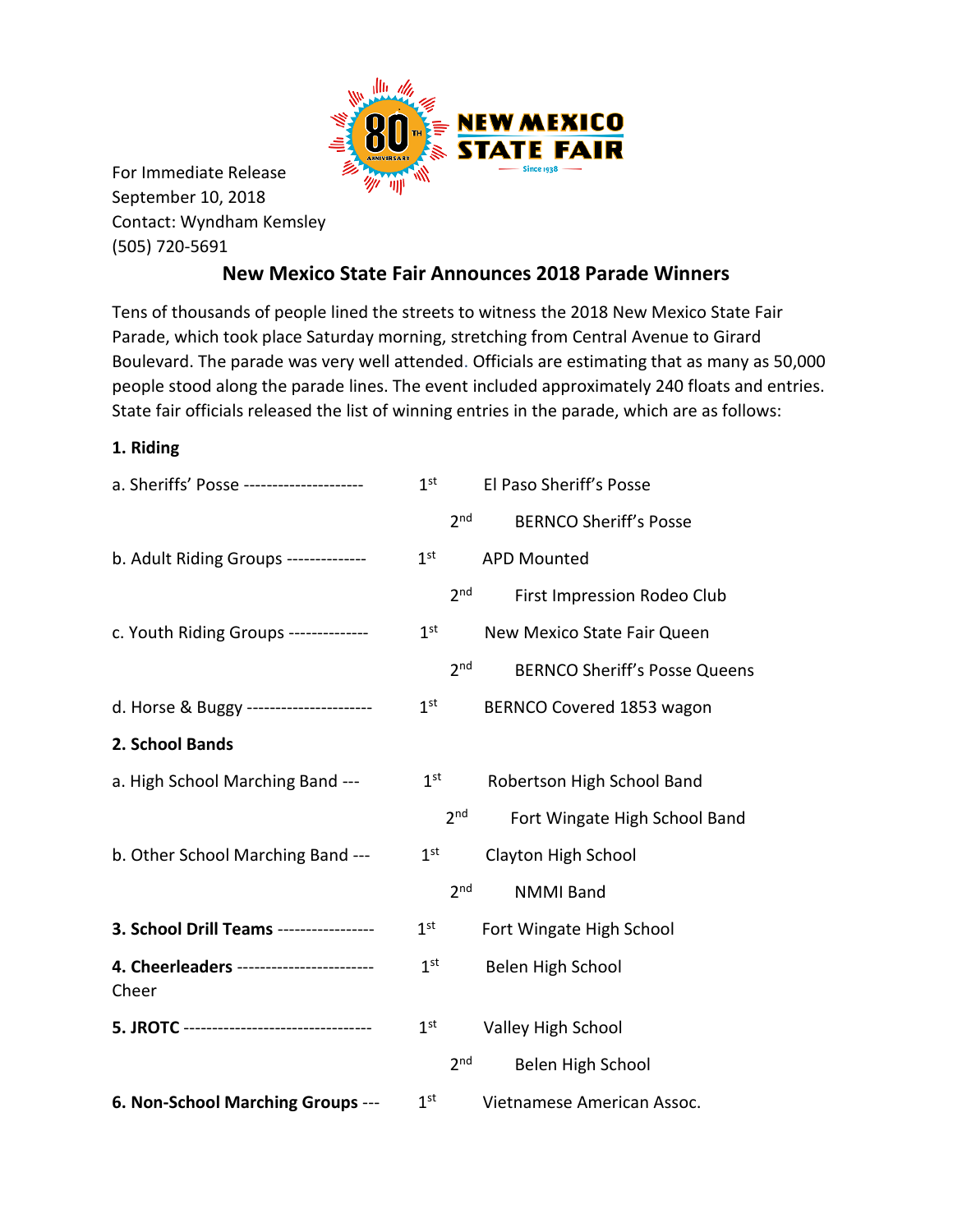|                                                        |                 | 2 <sub>nd</sub> | NM State 4-H Leadership Team          |
|--------------------------------------------------------|-----------------|-----------------|---------------------------------------|
| <b>7. Non-School Bands</b> ------------------ $1^{st}$ |                 |                 | Ballet Folklorico Fiesta Mexicana     |
|                                                        |                 | 2 <sub>nd</sub> | <b>Ballut Abyad Shrine</b>            |
| 8. Clowns                                              |                 |                 |                                       |
| a. Clown Groups ---------------------<br>Shrine        | 1 <sup>st</sup> |                 | <b>Ballut Abyad</b>                   |
| b. Clowns - Individual --------------                  | $1^{\rm st}$    |                 | Ballut Abyad Shrine (Joe The Clown)   |
|                                                        |                 | 2 <sub>nd</sub> | Ballut Abyad Shrine (Frank The Clown) |
| 9. Vehicles                                            |                 |                 |                                       |
| a. Single                                              |                 |                 |                                       |
| a. Entry Antique ------------------------              |                 | $1^{\rm st}$    | <b>New Mexico State Police</b>        |
|                                                        |                 | 2 <sub>nd</sub> | 1931 Ford 5 Window (Stan Gillespie)   |
| b. Group Entry Antique -------------                   | $1^{\rm st}$    |                 | Duke City Classics                    |
|                                                        |                 | 2 <sub>nd</sub> | <b>Classic Tractors (Harley</b>       |
| Tucker)                                                |                 |                 |                                       |
| c. Original/Modified Vehicles -----                    | $1^{\rm st}$    |                 | Camero Club of NM                     |
|                                                        |                 | 2 <sub>nd</sub> | <b>Trucks Unique</b>                  |
| d. Low riders ----------------------------             | 1 <sup>st</sup> |                 | Dignity Car Club                      |
|                                                        |                 | 2 <sub>nd</sub> | Down Low Car Club                     |
| e. Motorcycles & Motorcycle Clubs -                    | 1 <sup>st</sup> |                 | New Mexico State Police Motorcycles   |
|                                                        |                 | 2 <sub>nd</sub> | <b>APD Motorcycles</b>                |
| f. Bicycles & Bicycle Clubs -------------              | 1 <sup>st</sup> |                 | <b>Bike ABQ</b>                       |
|                                                        |                 | 2 <sub>nd</sub> | Duke City BMX                         |
| g. Military Vehicle ----------------------             | 1 <sup>st</sup> |                 | Road Runner Convoy                    |
| h. Tractors --------------------------------           | $1^{\rm st}$    |                 | 1949 John Deere (Markus Beaston)      |
|                                                        |                 | 2 <sup>nd</sup> | 1924 John Deere (Harley Tucker)       |
| 10. Queens & Royalty                                   |                 |                 |                                       |
| a. 18 and older--------------------------              | 1 <sup>st</sup> |                 | Taos Fiesta Royal Court               |